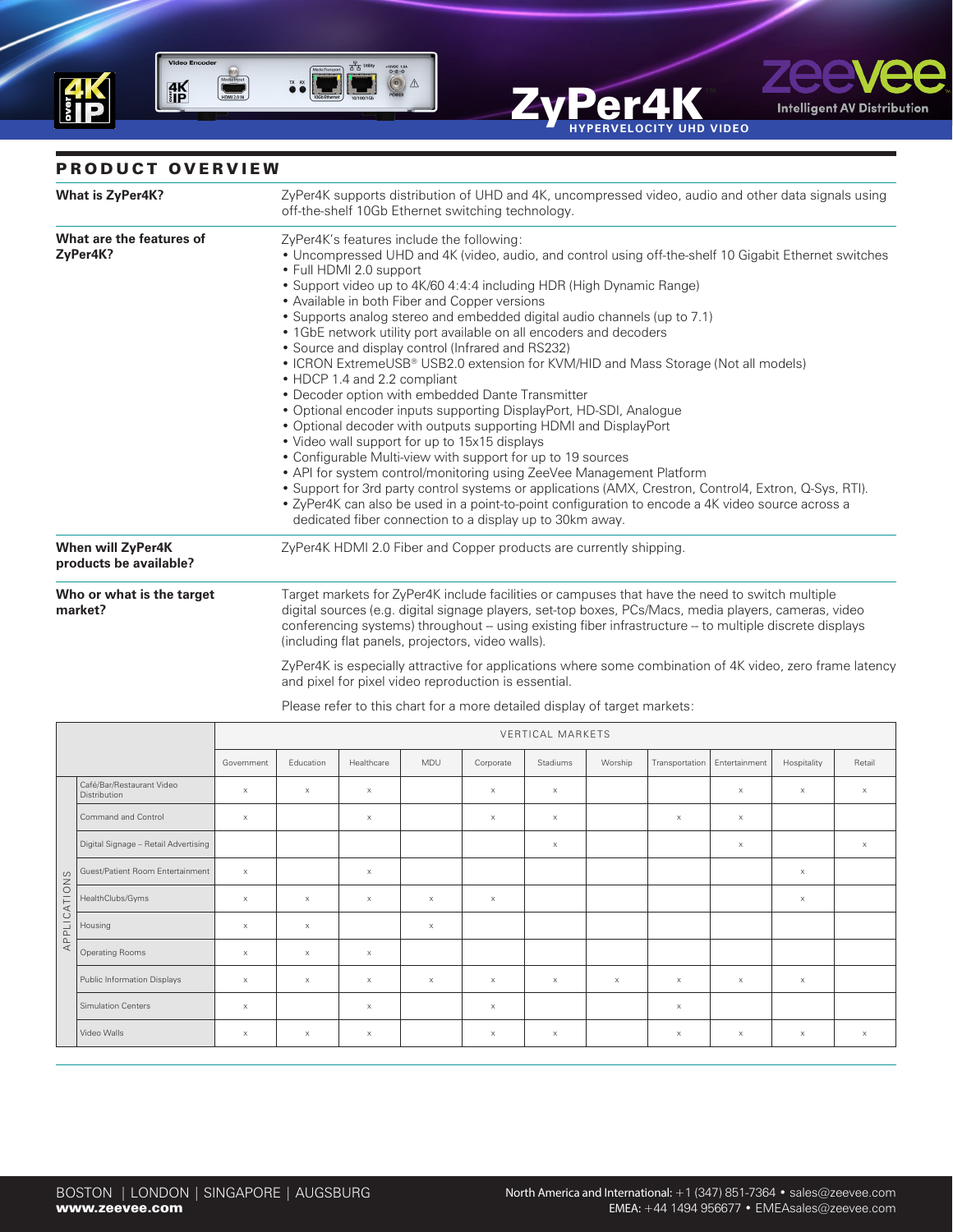



| What are some of the<br>target applications where<br>ZyPer4K can be used<br>effectively?              | ZyPer4K can effectively distribute any number of source devices to any number of displays. Example<br>applications include:<br>· Digital signage content distribution for Public Information Displays, Way-finding or advertising (including<br>large-format touchscreen applications)<br>• High-end graphics with no latency in Visualization and Simulation environments (e.g. Oil and Gas strata<br>spectral recognition)<br>• Command and control environments<br>• CAD/CAM and graphic design studios<br>• In-room guest/patient entertainment systems<br>• Broadcast facilities<br>• Live event video distribution (stadiums, concert halls)<br>• Commercial facilities for digital signage distribution and Conference/Meeting room AV interconnects.<br>• Medical facilities including Operating Rooms with IEC60601 certified units.                                                                                                                                                                                                                                                                |
|-------------------------------------------------------------------------------------------------------|--------------------------------------------------------------------------------------------------------------------------------------------------------------------------------------------------------------------------------------------------------------------------------------------------------------------------------------------------------------------------------------------------------------------------------------------------------------------------------------------------------------------------------------------------------------------------------------------------------------------------------------------------------------------------------------------------------------------------------------------------------------------------------------------------------------------------------------------------------------------------------------------------------------------------------------------------------------------------------------------------------------------------------------------------------------------------------------------------------------|
| What are the key benefits<br>of ZyPer4K over existing<br>solutions?                                   | The benefits of ZyPer4K over other solutions are many:<br>• Uses 10Gb Ethernet switches to distribute uncompressed 4K (4K/60) video, audio, and control. ZyPer4K<br>allows you to use almost any off-the-shelf 10Gb Ethernet switch to encode data, whereas other<br>solutions use complex and expensive proprietary switches.<br>• Support for fiber and copper cabling and switches<br>• Offers infinitely scalable and flexible input-output options without limitations. For example, use a 24<br>port Network Switch in any input-output configuration that fits the situation - for example, 1x23, 6x18,<br>4x20 and so on.<br>• Provides secure, AES128 bit encryption.<br>• Lets you perform installations quickly and easily with its simple "plug-and-play" approach. This<br>approach allows for rapid and cost-effective deployment.<br>• Offers considerable cost-savings with its scalable, flexible, and easy-to-use features.<br>• Offers ability for use in a point-to-point configuration to encode a 4K video source across a dedicated<br>fiber connection to a display up to 30km away. |
| How does ZyPer4K<br>complement existing<br>ZeeVee products?                                           | Other ZeeVee products use coax infrastructure for video distribution. ZyPer4K offers the ability to<br>distribute high definition uncompressed video, audio, and other data signals using off-the-shelf 10Gb<br>Ethernet switching technologies.                                                                                                                                                                                                                                                                                                                                                                                                                                                                                                                                                                                                                                                                                                                                                                                                                                                             |
| How does ZyPer4K<br>transport signals?                                                                | ZyPer4K converts signals from connected sources (video, audio, and control) into Ethernet packets and<br>uses standard Ethernet switching technology to connect sources and displays in an infinitely scalable<br>architecture. All ZyPer4K devices use standard Ethernet addressing mechanisms to facilitate correct<br>distribution of sources to targets/displays.                                                                                                                                                                                                                                                                                                                                                                                                                                                                                                                                                                                                                                                                                                                                        |
| With what other solutions<br>in the market does<br>ZyPer4K compete?                                   | ZyPer4K competes with conventional matrix systems from many providers, including the widely<br>available HDBaseT products from almost everyone in the market including Altinex, AMX, ATEN, Atlona,<br>Crestron, Extron, Gefen, Intelix and Kramer.<br>We also compete with a variety of solutions that employ compression techniques to enable the use of<br>lower bandwidth/higher latency 1Gb network switches.                                                                                                                                                                                                                                                                                                                                                                                                                                                                                                                                                                                                                                                                                            |
| How complex is<br>system installation and<br>configuration?                                           | Encoder and decoder units are auto-detected upon connection making configuration and system setup<br>extremely simple. We do not require detailed system certification/instruction for system setup and<br>configuration.                                                                                                                                                                                                                                                                                                                                                                                                                                                                                                                                                                                                                                                                                                                                                                                                                                                                                    |
| How many inputs and<br>outputs can ZyPer4K<br>support?                                                | ZyPer4K is infinity scalable and completely flexible with regard to input and output configurations. You are<br>not limited to the conventional (4x4, 16x16, 32x32 and so on) options. Rather you can use any combination<br>of inputs and outputs on a particular network switch (for instance on a 24 port Network switch: 1x23, 2x22,<br>3x21 and so on up to 21x3).                                                                                                                                                                                                                                                                                                                                                                                                                                                                                                                                                                                                                                                                                                                                      |
| In addition to video, what<br>other signal types does<br>ZyPer4K support?                             | ZyPer4K also supports the distribution of audio and control (RS232, Infra-Red) signals as well as USB2.0<br>devices (e.g. Keyboards, mice, Mass storage, cameras, touchscreens).                                                                                                                                                                                                                                                                                                                                                                                                                                                                                                                                                                                                                                                                                                                                                                                                                                                                                                                             |
| How does the cost of the<br>ZyPer4K system compare<br>against traditional AV<br>distribution systems? | The encoder and decoder devices are priced very competitively against many other providers in the<br>video switching market. The real cost savings in a deployment come from the significant cost savings of<br>the central switcher and in the expected time savings for system design, configuration, installation and<br>commissioning. A conventional 16x16 (32 port) fiber matrix switcher could cost on average USD \$40k. A<br>slightly larger 48 port 10Gb Ethernet switch costs roughly \$5k. This represents a 50% increase in input-<br>output ports with over 85% reduction in cost. Contact us if you need switch recommendations or want<br>to price out a ZyPer4K system.                                                                                                                                                                                                                                                                                                                                                                                                                     |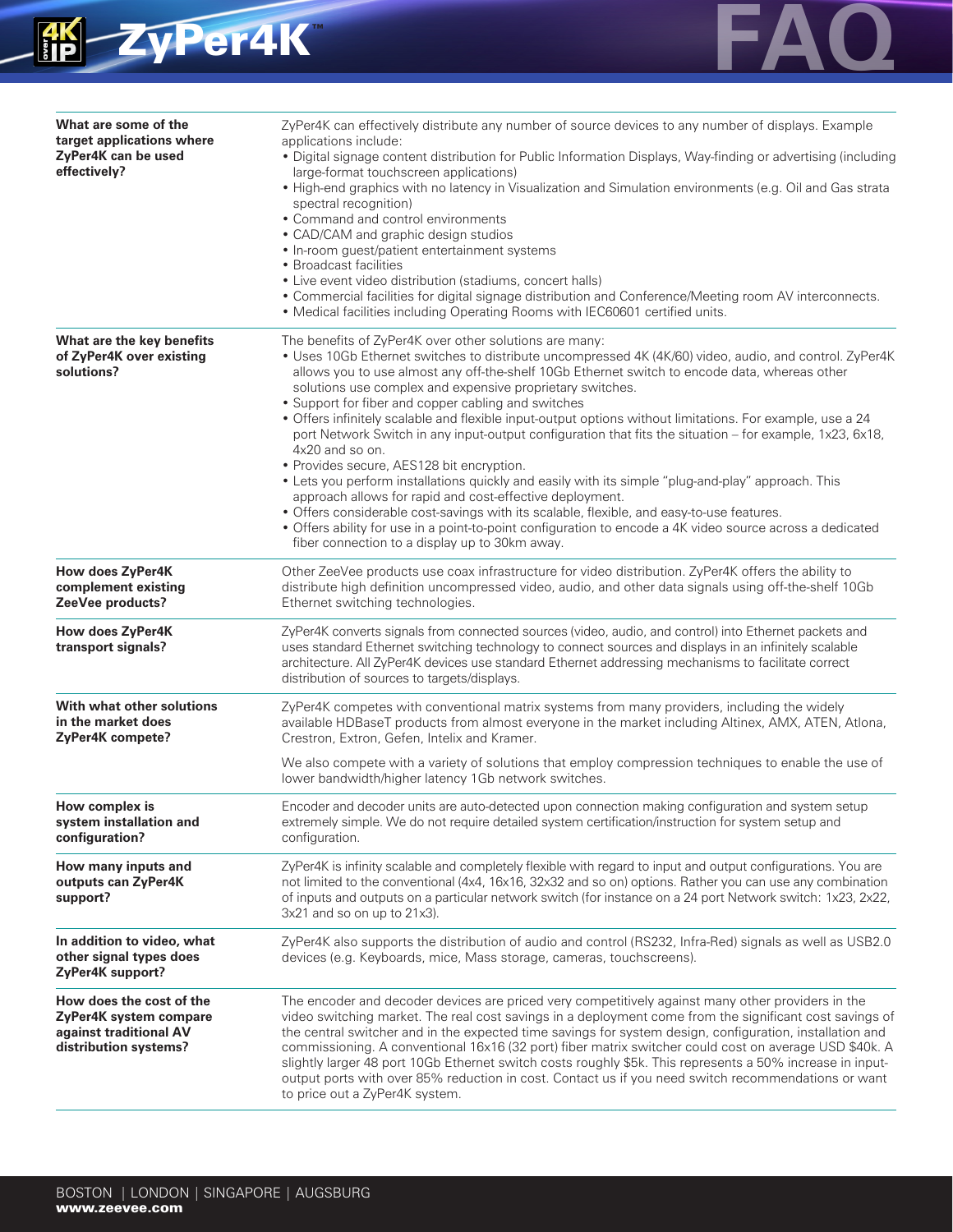

| Does ZyPer4K support<br>Independent signal                                   | Yes. Independent signal routing allows you to route video from one source to a display, and then<br>perhaps route audio to that display from a different source.                                                                                                                                                                                                                                     |  |  |  |  |  |
|------------------------------------------------------------------------------|------------------------------------------------------------------------------------------------------------------------------------------------------------------------------------------------------------------------------------------------------------------------------------------------------------------------------------------------------------------------------------------------------|--|--|--|--|--|
| routing?                                                                     | An example when this may be important is when you have a separate audio distribution system and<br>need to send audio only to that system.                                                                                                                                                                                                                                                           |  |  |  |  |  |
|                                                                              | Independent routing also becomes important with control signals that you need to send separately to<br>different displays or different sources, or with USB Signals that you need to send separately.                                                                                                                                                                                                |  |  |  |  |  |
| Does ZyPer4K support<br>KVM (Keyboard, Video,<br><b>Mouse)</b> applications? | Yes. ZyPer4K does offer models that support KVM applications using USB2.0 connected devices.<br>To achieve this, we utilize ExtremeUSB® technology from ICRON. (ZyPer4K-XS and ZyPer4K-XR use<br>different technology)                                                                                                                                                                               |  |  |  |  |  |
| <b>What about supporting</b><br>other HID peripherals?                       | Yes. Any USB2.0 or lower HID peripheral can connect into our USB enabled encoders and decoders.                                                                                                                                                                                                                                                                                                      |  |  |  |  |  |
| How does the video wall<br>feature work?                                     | ZyPer4K allows a user to stretch a single source across any wall of monitors ( $n \times m =$ an array of n<br>monitors wide by m monitors high) without the need for any additional, costly hardware or software.<br>Each display in the video wall receives a cropped portion of the original source and does allow for bezel<br>compensation (if required). Maximum supported wall size is 15x15. |  |  |  |  |  |
| <b>How does the Multi-view</b><br>feature work?                              | ZyPer4K supports multi-view/compositing capability that allows a user to create a well-defined<br>configuration using up to 19 sources to be represented on a single display. e.g. Picture in Picture, Quad-<br>View, L-Wrap 6 segment, 4x4 Grid.                                                                                                                                                    |  |  |  |  |  |
| <b>VIDEO</b>                                                                 |                                                                                                                                                                                                                                                                                                                                                                                                      |  |  |  |  |  |
| What types of<br>compression does<br>ZyPer4K use?                            | ZyPer4K will only compress if the source data is greater than 10Gb/s (Example 4K/60 4:4:4) In this<br>case the ZyPer4K implements a light compression scheme to just bring the total data from transmission<br>under the 10Gb/s threshold.                                                                                                                                                           |  |  |  |  |  |
| <b>What video source</b><br>signals and resolutions<br>does ZyPer4K support? | ZyPer4K supports all video resolutions supported by HDMI 2.0. Currently, we support HDMI, 3G-SDI,<br>Display Port 1.3 and Analogue connectivity. Other source connections (e.g. DVI) can be connected using<br>widely available adapters and converters.                                                                                                                                             |  |  |  |  |  |
| Does ZyPer4K support<br>cinema 4K (4096x2160)?                               | Yes.                                                                                                                                                                                                                                                                                                                                                                                                 |  |  |  |  |  |
| Does ZyPer4K support<br>seamless switching?                                  | Yes, ZyPer4K supports seamless switching between similar resolution sources and also synchronizes<br>displays while you switch inputs.                                                                                                                                                                                                                                                               |  |  |  |  |  |
| How much bandwidth<br>does ZyPer4K need to<br>send 1080p and UltraHD         | ZyPer4K encodes video, audio, and control signals, in addition to any additional network traffic from<br>devices connected to the encoder or decoder 1 Gb Ethernet utility ports. When we talk about bandwidth<br>we typically focus on video bandwidth. Here are the bandwidths needed:                                                                                                             |  |  |  |  |  |
| $(4k/30)$ video?                                                             | • Encoding 1080p/60fps video requires approximately 3.0 Gbps (Gigabits per second).                                                                                                                                                                                                                                                                                                                  |  |  |  |  |  |
|                                                                              | • Encoding 4K (4k/30 4:4:4 or 4k/60 4:2:0) requires approximately 6.0 Gbps.                                                                                                                                                                                                                                                                                                                          |  |  |  |  |  |
|                                                                              | Note: 4K/60 4:4:4 signals require approximately 12.0 Gbps which can be lightly compressed with no<br>visual loss to be capable of transmission on a 10Gb link.                                                                                                                                                                                                                                       |  |  |  |  |  |
| How does ZyPer4K address<br>and achieve HDCP key<br>management?              | ZyPer4K maintains HDCP Key management through secure key negotiation at both source and display<br>and the use of 128-bit AES encryption on packetized Ethernet data between all sources and displays.                                                                                                                                                                                               |  |  |  |  |  |
| Does ZyPer4K scale video<br>resolutions?                                     | ZyPer4K distributes and displays sources at their native resolutions. The decoder will automatically up or<br>down scale to the preferred resolution of the connected display. Optionally, the user can manually set<br>the decoder to scale to any desired resolution.                                                                                                                              |  |  |  |  |  |

**FAQ**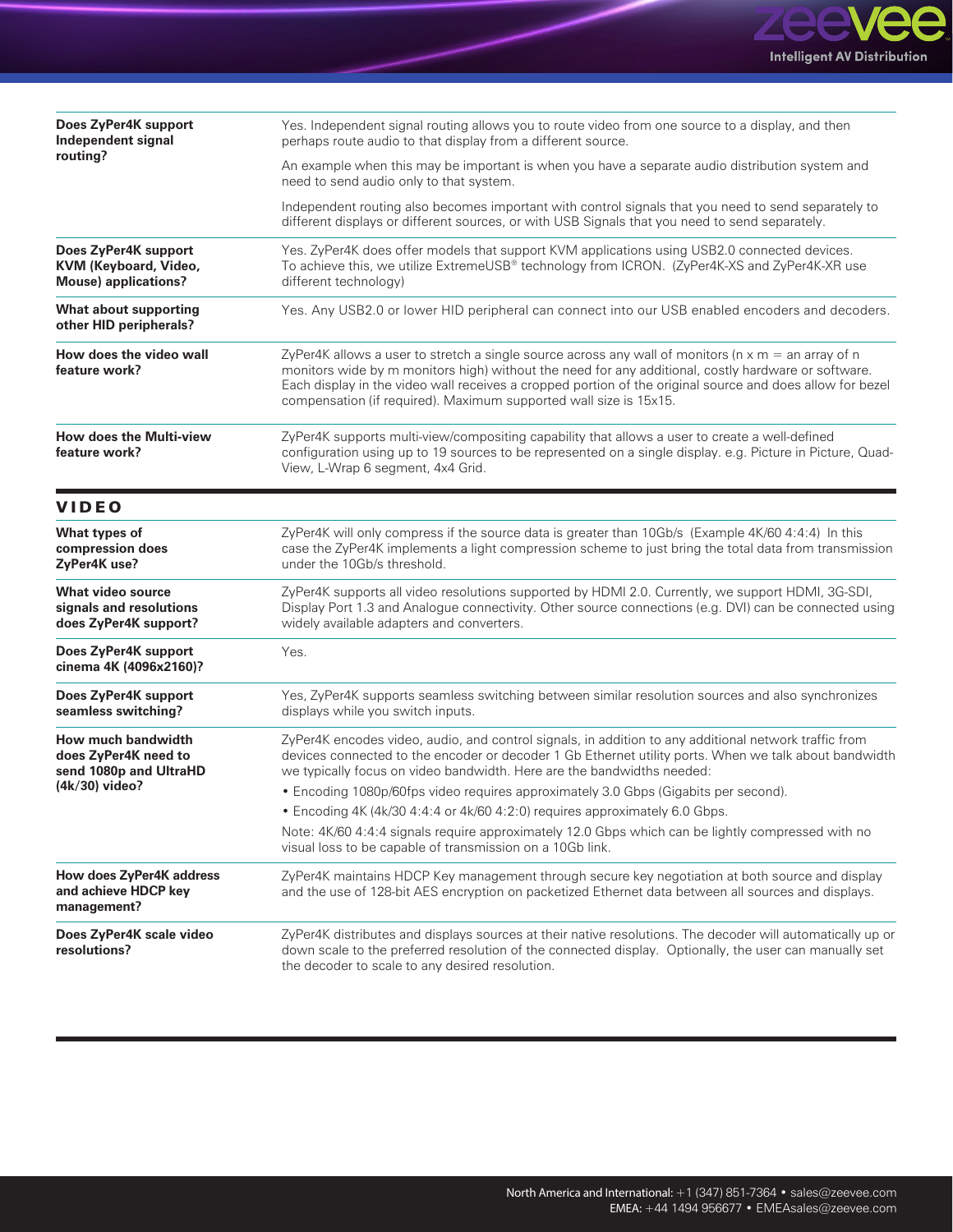

| <b>AUDIO</b>                                                                           |                                                                                                                                                                                                                                                                                                                                                                                                                                                                                                                                                                                                                                                  |  |  |  |  |
|----------------------------------------------------------------------------------------|--------------------------------------------------------------------------------------------------------------------------------------------------------------------------------------------------------------------------------------------------------------------------------------------------------------------------------------------------------------------------------------------------------------------------------------------------------------------------------------------------------------------------------------------------------------------------------------------------------------------------------------------------|--|--|--|--|
| Does ZyPer4K support<br>analog audio distribution?                                     | Yes. Sources which provide analog audio can be connected into ZyPer4K encoders and distributed<br>throughout the system.                                                                                                                                                                                                                                                                                                                                                                                                                                                                                                                         |  |  |  |  |
| <b>Can Audio signals be</b><br>routed independently?                                   | Yes. Audio and Video signals can be routed independently but typically audio embedded into an HDMI<br>signal is routed along with its video. We can however embed analog audio from a source into the HDMI<br>output on a decoder.                                                                                                                                                                                                                                                                                                                                                                                                               |  |  |  |  |
| Can ZyPer4K Embed and<br><b>De-Embed Audio?</b>                                        | Yes. Analog audio inserted into any ZyPer4K encoder can be combined/embedded at its destination<br>(ZyPer4K decoder) into the outbound HDMI signal. Also, the embedded digital audio on an HDMI signal<br>can be de-embedded at its destination (ZyPer4k decoder) and sent to either the HDMI connector, the<br>analog audio connector, or Both (if the original signal is not encoded)                                                                                                                                                                                                                                                          |  |  |  |  |
| Can ZyPer4K manage encoded<br>audio?                                                   | Yes. Any encoded audio stream can be routed from encoder to decoder.                                                                                                                                                                                                                                                                                                                                                                                                                                                                                                                                                                             |  |  |  |  |
| Does ZyPer4K support a<br>multi-channel down-mix?                                      | Yes. If the audio source provides unencrypted multi-channel audio (e.g. LPCM), the ZyPer4K encoder<br>can de-embed and down-mix this audio stream to a 2 channel stereo signal, that can be routed<br>independently to any decoder on the network.                                                                                                                                                                                                                                                                                                                                                                                               |  |  |  |  |
| Does the ZyPer4K support<br>Dante?                                                     | Yes, the ZyPer4K system can co-exist on a Dante audio network. Also there is a version of the ZyPer4K<br>decoder that has an embedded Dante transmitter.                                                                                                                                                                                                                                                                                                                                                                                                                                                                                         |  |  |  |  |
| How much noise/sound does                                                              | The fan noise specification is 15.7 dB(a)                                                                                                                                                                                                                                                                                                                                                                                                                                                                                                                                                                                                        |  |  |  |  |
| the ZyPer4K internal fan make?                                                         | We use the same fan in all ZyPer4K models except for the silent/fanless decoder.                                                                                                                                                                                                                                                                                                                                                                                                                                                                                                                                                                 |  |  |  |  |
|                                                                                        | Note this is the sound level of the fan itself and does not account for any sound dampening resulting<br>from having the fan located inside the ZyPer4K unit.                                                                                                                                                                                                                                                                                                                                                                                                                                                                                    |  |  |  |  |
| Does ZyPer4K support<br>audio extraction at the<br>source (encoder)?                   | Yes. The ZyPer4K encoder can extract audio from its connected source OUT to the on-board analog<br>audio connector. This extracted audio can be either the original 2 channel analog stream OR a 2 channel<br>down-mix of an unencrypted multi-channel digital stream.                                                                                                                                                                                                                                                                                                                                                                           |  |  |  |  |
| <b>CONTROL</b>                                                                         |                                                                                                                                                                                                                                                                                                                                                                                                                                                                                                                                                                                                                                                  |  |  |  |  |
| How do you control<br>which sources are<br>displayed on which<br>destination displays? | ZyPer4K requires the ZyPer Management Platform. This platform provides a fully functioned HTML5<br>GUI that gives users the ability to switch sources, route signals independently and setup video walls and<br>display groups/zones.                                                                                                                                                                                                                                                                                                                                                                                                            |  |  |  |  |
| <b>API. Does ZyPer4K</b><br>support external control<br>systems?                       | Yes. The ZyPer Management Platform is a self-contained LINUX appliance that hosts the API and<br>supports both Telnet and AJAX/JSON connections for 3rd party control systems/programs. This<br>appliance also serves up the GUI for system configuration and simple AV routing. ZeeVee currently has<br>driver modules available for Crestron, Control4, RTI, Q-Sys and Barco control systems. Native support<br>for the ZMP is included in Utelogy, Isaac and DTV Game Control. Extron driver can be obtained directly<br>from Extron. URC drivers will be available end of June 2022. ZeeVee also offers its own solution called<br>ZyPerPad. |  |  |  |  |
| Will ZyPer4K allow me to<br>control source devices<br>and displays?                    | Yes. Since the ZyPer4K encoder and decoder units provide connectivity for RS232 and Infra-Red<br>decoders and emitters, we can support control of source devices and control displays (Power On/Off,<br>input selection) from either the central management platform or from an external control system e.g.<br>touch panel. The ZyPer4K also supports CEC communication over HDMI for controlling displays.                                                                                                                                                                                                                                     |  |  |  |  |
| <b>NETWORKING</b>                                                                      |                                                                                                                                                                                                                                                                                                                                                                                                                                                                                                                                                                                                                                                  |  |  |  |  |
| What network switches<br>will ZyPer4K work with?                                       | ZyPer4K should work with any 10Gb Ethernet switch that supports Multicast and IGMP snooping. IGMP<br>snooping allows a switch to forward only multicast traffic between encoder and decoders that have<br>requested it. Users who require seamless switching will need a 10Gb switch that also supports fast-<br>leave/immediate-leave.                                                                                                                                                                                                                                                                                                          |  |  |  |  |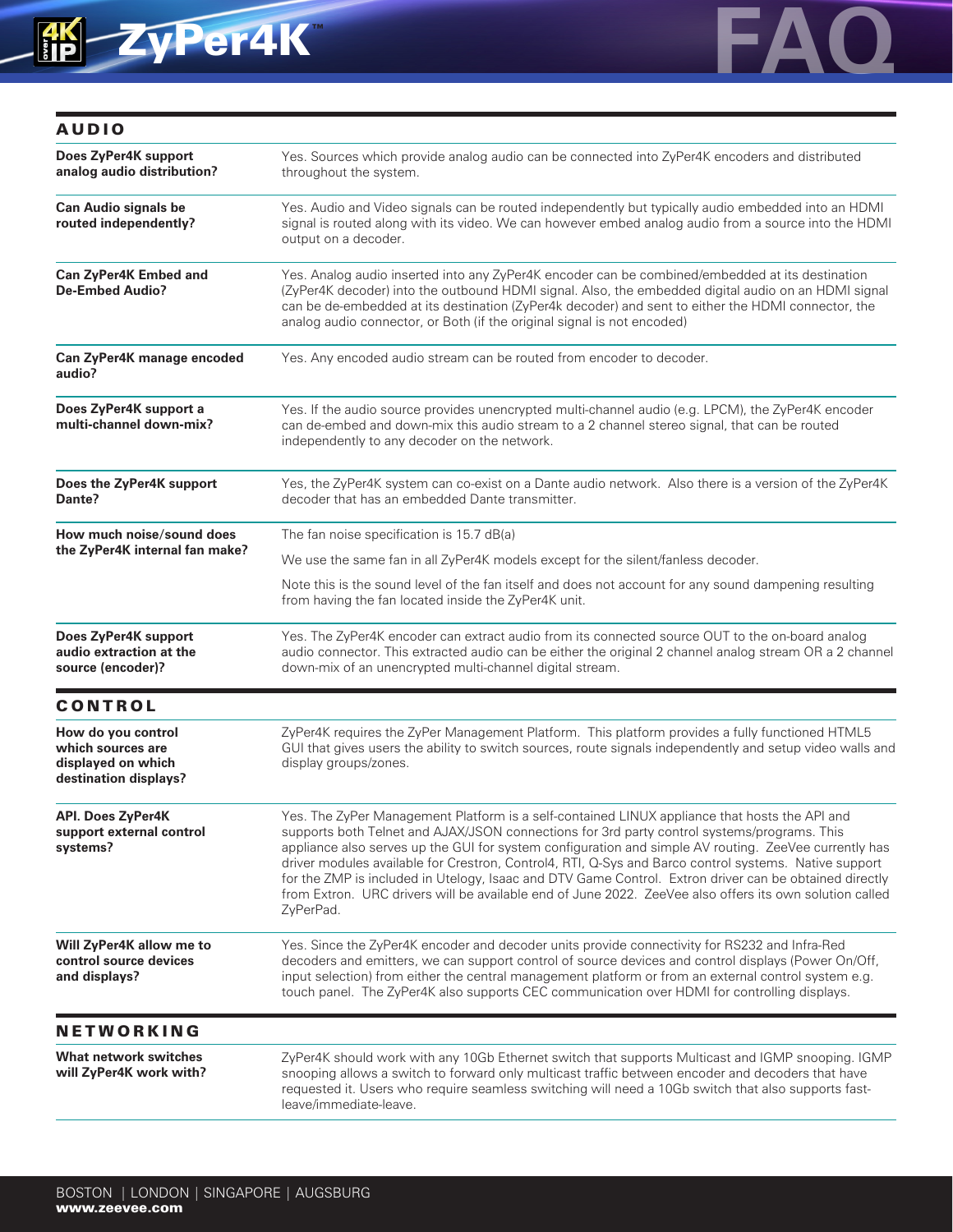

| Do you have a list of<br>approved switches that<br>ZyPer4K has been tested<br>against already?                                                              | Yes. We have performed testing against a variety of 10Gb switches from Netgear, Arista, Cisco,<br>Commscope, Dell, Juniper, HP, Huawai and Extreme Networks. Specific model information can be<br>made available upon request.                                                                                                                                                                                                                                                                                                |  |  |  |  |  |
|-------------------------------------------------------------------------------------------------------------------------------------------------------------|-------------------------------------------------------------------------------------------------------------------------------------------------------------------------------------------------------------------------------------------------------------------------------------------------------------------------------------------------------------------------------------------------------------------------------------------------------------------------------------------------------------------------------|--|--|--|--|--|
| Do 10Gb switches have<br>enough bandwidth<br>for typical video<br>applications?                                                                             | Yes. 10Gb switches that operate at line rate speeds provide enough bandwidth on the backplane for<br>10Gb duplex (i.e. in both directions simultaneously) for all ports. So a 24 port switch has $24 \times 10 \times 2 =$<br>480Gbs of bandwidth on the backplane which can easily deal with a fully loaded video system.                                                                                                                                                                                                    |  |  |  |  |  |
| Can you add ZyPer4K to<br>an existing system?                                                                                                               | Yes, it's very easy. As long as there is an existing 10Gb Ethernet switch and IGMP snooping is enabled,<br>it's as simple as plugging ZyPer4K units into an available port and using the management software to<br>auto-detect and route signals. Users may choose to segment traffic using VLANs or create a separate<br>network for video distribution only.                                                                                                                                                                |  |  |  |  |  |
| Is a ZyPer4K system<br>secure?                                                                                                                              | Yes. Security is extremely important to our clients. All communication routed over the 10Gb Ethernet<br>network is secured using 128-bit AES encryption between all encoders and decoders.                                                                                                                                                                                                                                                                                                                                    |  |  |  |  |  |
| Does ZyPer4K encode<br>data using Multicast,<br><b>Broadcast, or Unicast?</b>                                                                               | ZyPer4K uses all three but in different ways. Video and audio packets are typically multi-casted. Control<br>packets (IR, RS232) are typically unicasted or broadcasted.                                                                                                                                                                                                                                                                                                                                                      |  |  |  |  |  |
| <b>Can ZyPer4K encoders</b><br>and decoders work on the<br>same network as other<br>devices (e.g. printers,<br>VOIP phones, servers,<br>desktops, laptops)? | Yes. This is a very important aspect of the ZyPer4K architecture. If a customer already has a 10Gb<br>infrastructure, ZyPer4K can immediately connect into it and start encoding and switching signals.<br>Since the data is encoded into standard Ethernet packets, there is no interference with other Ethernet<br>equipment residing on the same network, such as desktops, laptops, phones, etc. As long as there is<br>enough bandwidth on the network switch and the network hardware supports IGMP, ZyPer4K will work. |  |  |  |  |  |
| How much network<br>bandwidth does ZyPer4K<br>require?                                                                                                      | ZyPer4K encodes video, audio, and control signals, in addition to any additional network traffic from devices<br>connected to the encoder or decoder 1 Gb Ethernet ports. When we talk about bandwidth we typically focus<br>on video bandwidth. Here are the bandwidths needed:<br>• Encoding 1080p/60fps video requires approximately 3.0 Gbps (Gigabits per second).<br>• Encoding 4K (4k/30 4:4:4 or 4k/60 4:2:0) requires approximately 6.0 Gbps.                                                                        |  |  |  |  |  |
|                                                                                                                                                             | Note: 4k/60 4:4:4 signals require approximately 12.0 Gbps which can be lightly compressed with no<br>visual loss to be capable of transmission on a 10Gb link.                                                                                                                                                                                                                                                                                                                                                                |  |  |  |  |  |
| How much latency can                                                                                                                                        | You can expect a latency of less than 30ms (milliseconds).                                                                                                                                                                                                                                                                                                                                                                                                                                                                    |  |  |  |  |  |
| I expect from Source<br>to Destination on a<br>standalone/dedicated<br>10Gb network?                                                                        | When seamless switching is disabled (i.e. framebuffer is disabled), latency is reduced even further to<br>less than 100µs (microseconds).                                                                                                                                                                                                                                                                                                                                                                                     |  |  |  |  |  |
| Can ZyPer4K send a<br>single source to a single<br>display (point-to-point<br>configuration)?                                                               | Yes. In this point-to-point configuration, ZyPer4K sends the video, audio and any control signals (IR or<br>RS232) from the source to the display over a dedicated link. ZyPer4K also extends a LAN connection<br>between any source or display points.                                                                                                                                                                                                                                                                       |  |  |  |  |  |
| <b>How does a Network</b><br>administrator manage the<br><b>ZyPer4K devices?</b>                                                                            | The ZyPer4K Management Platform provides a graphical interface to allow users to manage the encoder<br>and decoder units, signal routing, video walls, multiviews and zones. Network access can be managed<br>by 802.1X MAB.                                                                                                                                                                                                                                                                                                  |  |  |  |  |  |
| How might you use the<br>1Gb Ethernet ports on<br>the ZyPer4K encoder and<br>ZyPer4K decoder?                                                               | Every ZyPer4K encoder and decoder provides a fully functional 1Gb Ethernet port for use by any<br>standard Ethernet equipment. This configuration means you don't have to run multiple cables to a<br>source or display. You can connect a variety of devices into this port, including Wireless Access Points<br>(WAPs), VOIP telephones, VTCs (Video Teleconferencing Codecs) and SMART TVs/Displays.                                                                                                                       |  |  |  |  |  |
| Does ZyPer4K support<br>POE?                                                                                                                                | The ZyPer4K-XS encoders and decoders support POE. (Introduced June 2021). The ZyPer4K-XR<br>encoders and decoders support POE. (Introduced May 2022)                                                                                                                                                                                                                                                                                                                                                                          |  |  |  |  |  |
| <b>CABLING</b>                                                                                                                                              |                                                                                                                                                                                                                                                                                                                                                                                                                                                                                                                               |  |  |  |  |  |
| <b>What cabling does</b>                                                                                                                                    | ZyPer4K currently support both fiber and copper cabling for its 10Gb transmission rates.                                                                                                                                                                                                                                                                                                                                                                                                                                      |  |  |  |  |  |
| ZyPer4K use?                                                                                                                                                | 10Gb Network switches are said to support SFP+ (10Gb Fiber) and/or 10GBaseT (10Gb copper).                                                                                                                                                                                                                                                                                                                                                                                                                                    |  |  |  |  |  |

**FAQ**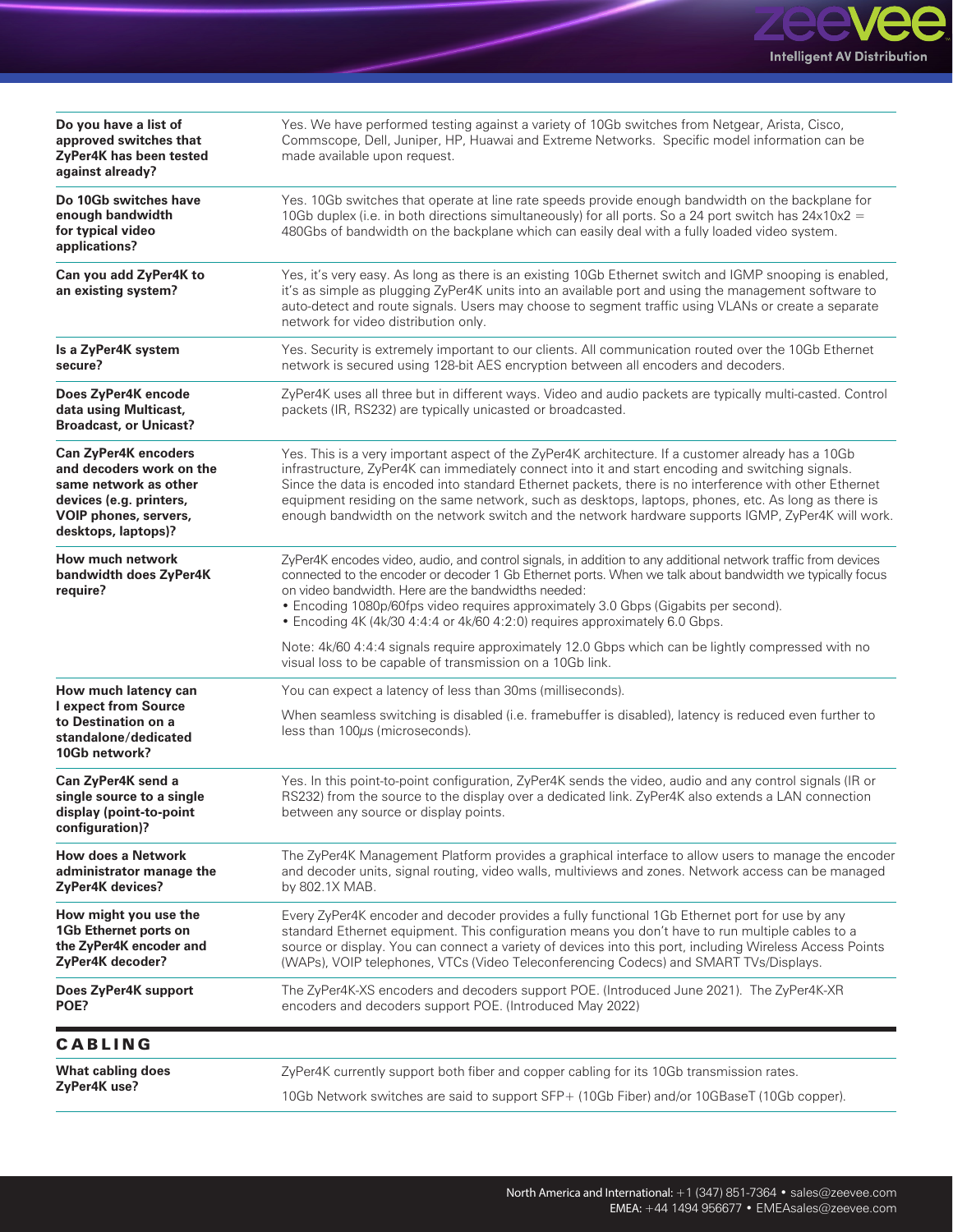



| Does it use single-mode<br>or multi-mode cables?                                                   | ZyPer4K can use either single-mode or multi-mode cables.                                                                                                                                                                                                                                                                               |               |                                                                                                   |  |  |  |
|----------------------------------------------------------------------------------------------------|----------------------------------------------------------------------------------------------------------------------------------------------------------------------------------------------------------------------------------------------------------------------------------------------------------------------------------------|---------------|---------------------------------------------------------------------------------------------------|--|--|--|
| Can ZyPer4K use both<br>simplex (uni-directional)<br>and duplex (bi-directional)<br>fiber cabling? | ZyPer4K cannot use simplex (uni-directional) or duplex (bi-directional) fiber cabling. ZyPer4K requires<br>use of full-duplex fiber cabling because it encodes over 10Gb Ethernet (gigabit Ethernet is a full- duplex<br>transport system).                                                                                            |               |                                                                                                   |  |  |  |
| How far can ZyPer4K<br>send signals over fiber                                                     | Fiber cable properties determine distances, but in general 50/125 multi-mode fiber (MMF) can encode<br>up to 300m, and 9/125 single-mode fiber (SMF) up to 30km.<br>10 Gigabit Ethernet typically requires at least Cat6a cabling to achieve 100m distances, but other cable<br>types can be used (with reduced distance limitations). |               |                                                                                                   |  |  |  |
| and copper?                                                                                        |                                                                                                                                                                                                                                                                                                                                        |               |                                                                                                   |  |  |  |
|                                                                                                    | <b>Cable Type</b>                                                                                                                                                                                                                                                                                                                      | 10GBase-T     |                                                                                                   |  |  |  |
|                                                                                                    | Cat <sub>5</sub>                                                                                                                                                                                                                                                                                                                       | Not Supported |                                                                                                   |  |  |  |
|                                                                                                    | Cat5e                                                                                                                                                                                                                                                                                                                                  | 55m (180 ft)  |                                                                                                   |  |  |  |
|                                                                                                    | Cat6 UTP                                                                                                                                                                                                                                                                                                                               | 55m (180 ft)  |                                                                                                   |  |  |  |
|                                                                                                    | Cat <sub>6</sub> STP                                                                                                                                                                                                                                                                                                                   | 100m (330ft)  |                                                                                                   |  |  |  |
|                                                                                                    | Cat6A UTP                                                                                                                                                                                                                                                                                                                              | 100m (330ft)  |                                                                                                   |  |  |  |
|                                                                                                    | Cat7                                                                                                                                                                                                                                                                                                                                   | 100m (330ft)  |                                                                                                   |  |  |  |
| installations?<br>Does ZyPer4K use OM3<br>and OM4 fiber optic<br>cable?                            | over SM fiber, some over MM fiber, and some over UTP.<br>Yes, ZyPer4K uses both. OM3 and OM4 are both 50/125 core fiber but the difference between OM3 and<br>OM4 fiber is bandwidth (2,500 megahertz vs. 4,700 megahertz), which in this case has limited impact on<br>the distance that the signal can be encoded.                   |               |                                                                                                   |  |  |  |
| <b>ZEEVEE SUPPORT</b>                                                                              |                                                                                                                                                                                                                                                                                                                                        |               |                                                                                                   |  |  |  |
| Is the customer support<br>provided the same as other<br>ZeeVee products?                          | products.                                                                                                                                                                                                                                                                                                                              |               | Yes, ZyPer4K products come with the same excellent customer technical support as our other ZeeVee |  |  |  |
| What is included with the<br>ZyPer4K product?                                                      | The ZyPer4K encoder and decoder units each ship with a power supply. Optional mounting L-bracket<br>hardware is available for most models. VESA mounting hardware availble for most models as well.                                                                                                                                    |               |                                                                                                   |  |  |  |
| How is the product<br>mounted?                                                                     | You can install ZyPer4K modules in our custom Z4K Rack (19" rackmount enclosure housing up to 8<br>devices), on a shelf or using our custom L-Brackets or VESA brackets on the wall, mounted behind a<br>display or projector or in any place where it fits securely.                                                                  |               |                                                                                                   |  |  |  |
| What is the product<br>warranty?                                                                   | ZeeVee warranties ZyPer4K against defects in materials and workmanship for a period of three years<br>from the date of purchase. For detailed warranty information, please refer to the warranty contained in<br>the product's user manual or look on the website under Warranty Registration.                                         |               |                                                                                                   |  |  |  |
| Where can I see ZyPer4K                                                                            | Contact us to discuss your needs and schedule a demonstration or evaluation system.                                                                                                                                                                                                                                                    |               |                                                                                                   |  |  |  |
| in action?                                                                                         | Email us at sales@zeeve.com or call at North America Sales +1 (347) 851-7364 ; EMEA Sales +44 1494<br>956677 ; International Sales +1 (347) 851-7364.                                                                                                                                                                                  |               |                                                                                                   |  |  |  |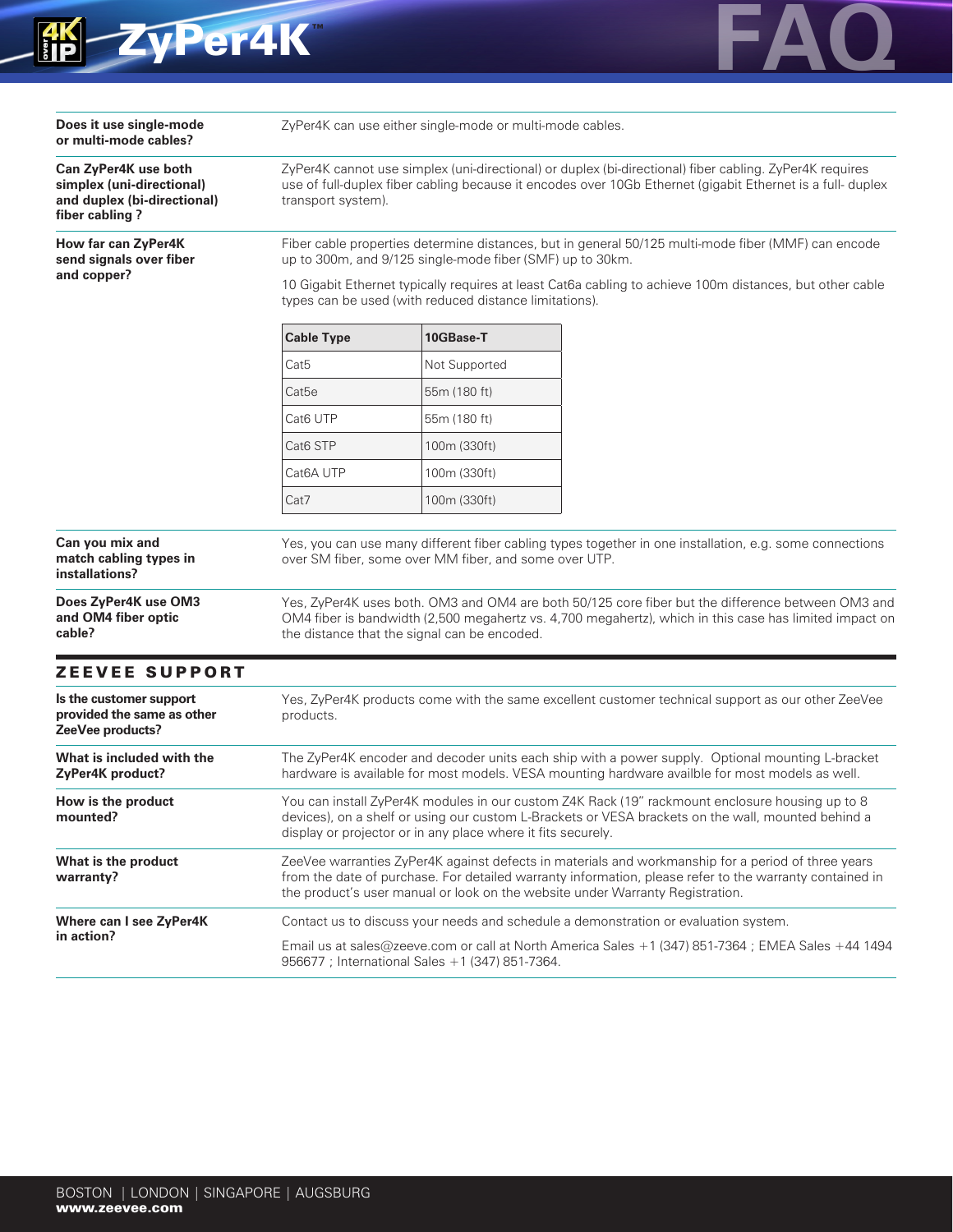

**ZyPer4K distributes HDMI, SDI, DisplayPort and Analogue sources connected into an off-the-shelf 10Gb Ethernet switch to an almost infinite number of displays using either single-mode or multi-mode fiber.** 

**ZyPer4K also supports point-to-point installations where a single source is extended over fiber or copper to a single display.**